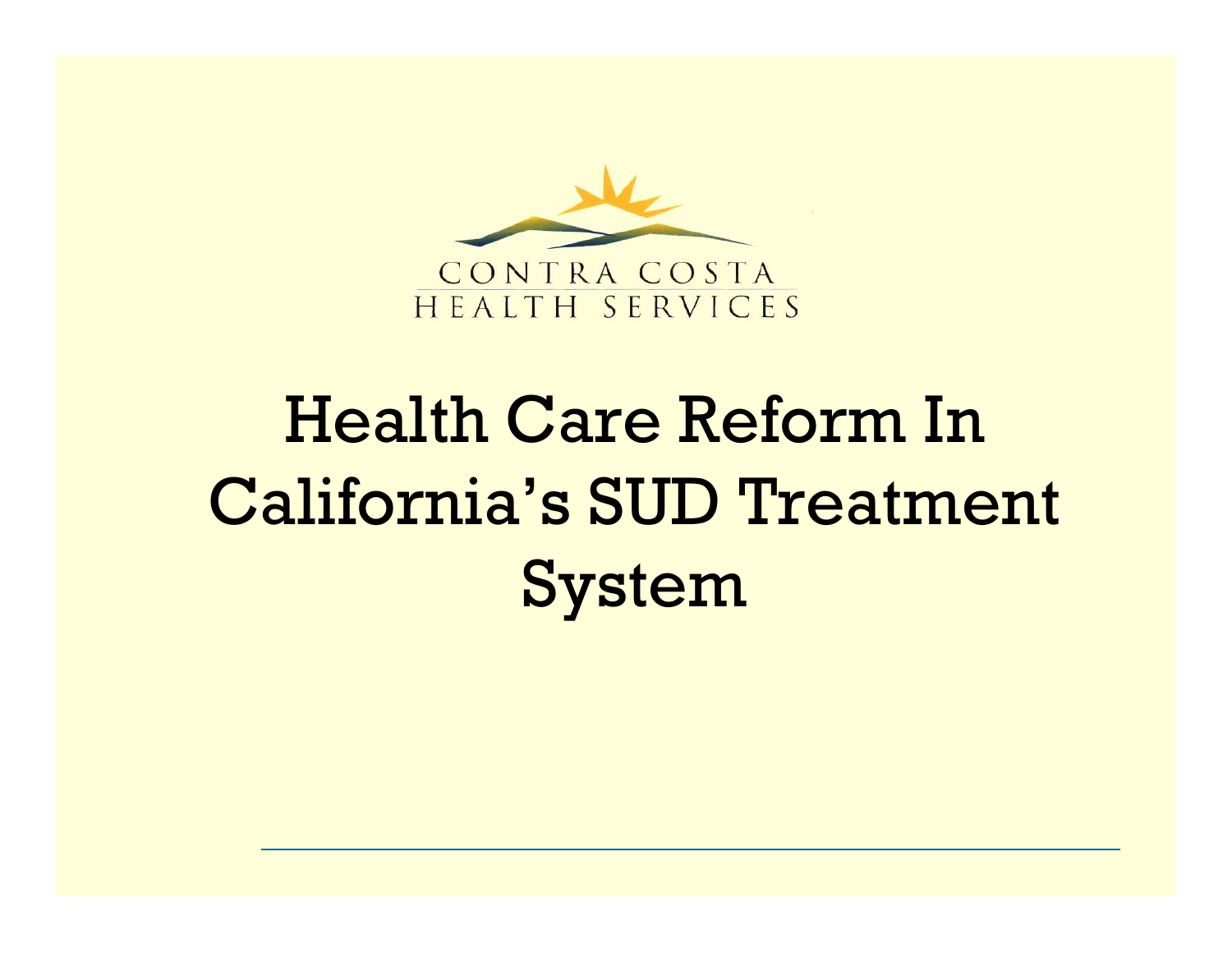# Overview

There is a constellation of factors stemming from Federal policy changes that will have an impact on the SUD treatment field nationally and in California.

- National Drug Control Strategy
- Parity
- Health Care Reform
- $-1115$  Waiver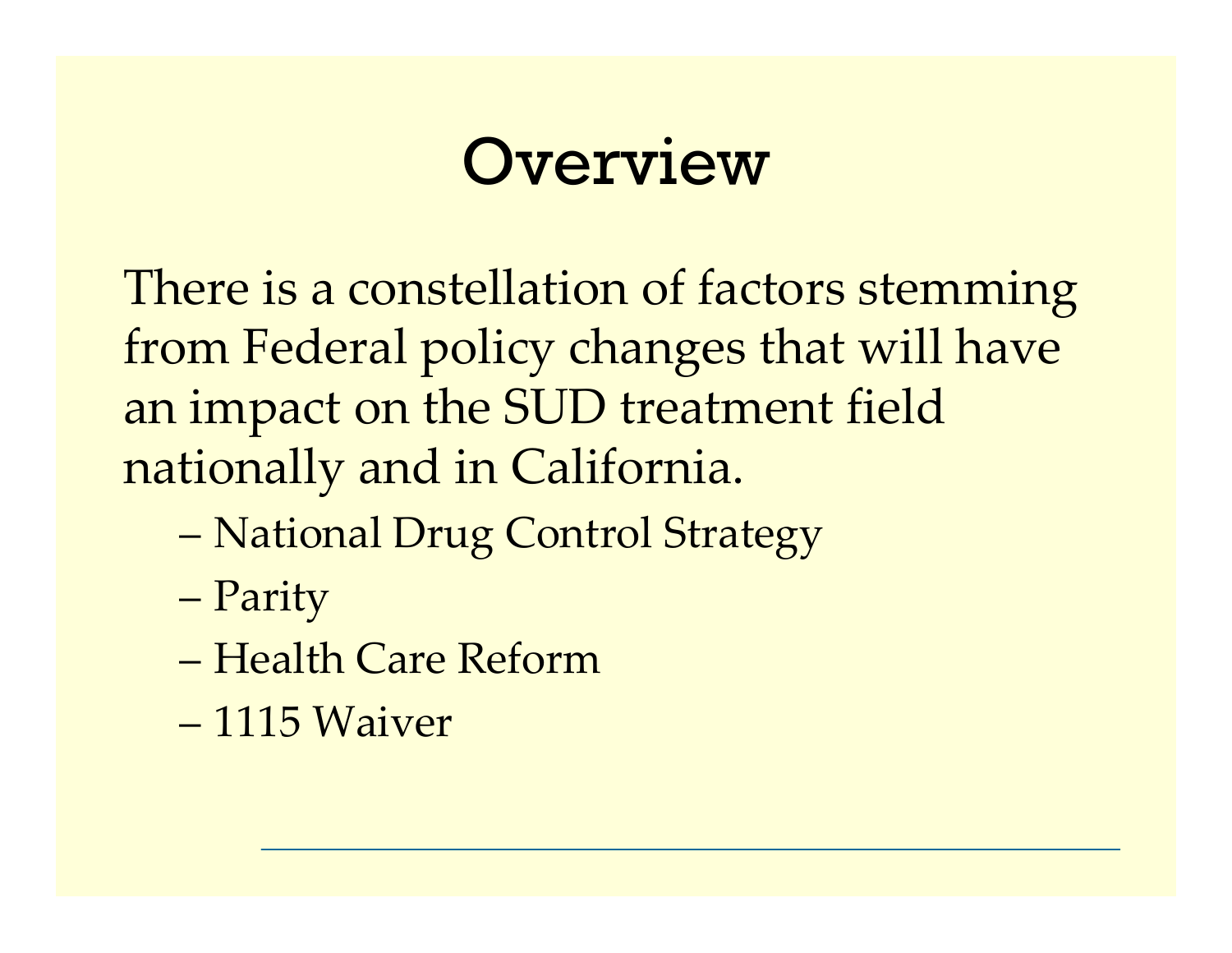# National Drug Control Strategy for FFY 2011

- \$26 Million to enhance SU care in Federal Health Systems.
	- First step in federal strategy for integration.
	- –Provides for expanding SUD workforce and for training.
- \$4.2 M for training and administrative activities to expan<sup>d</sup> use of SBIRT.
- \$9.9 for Access to Recovery treatment voucher program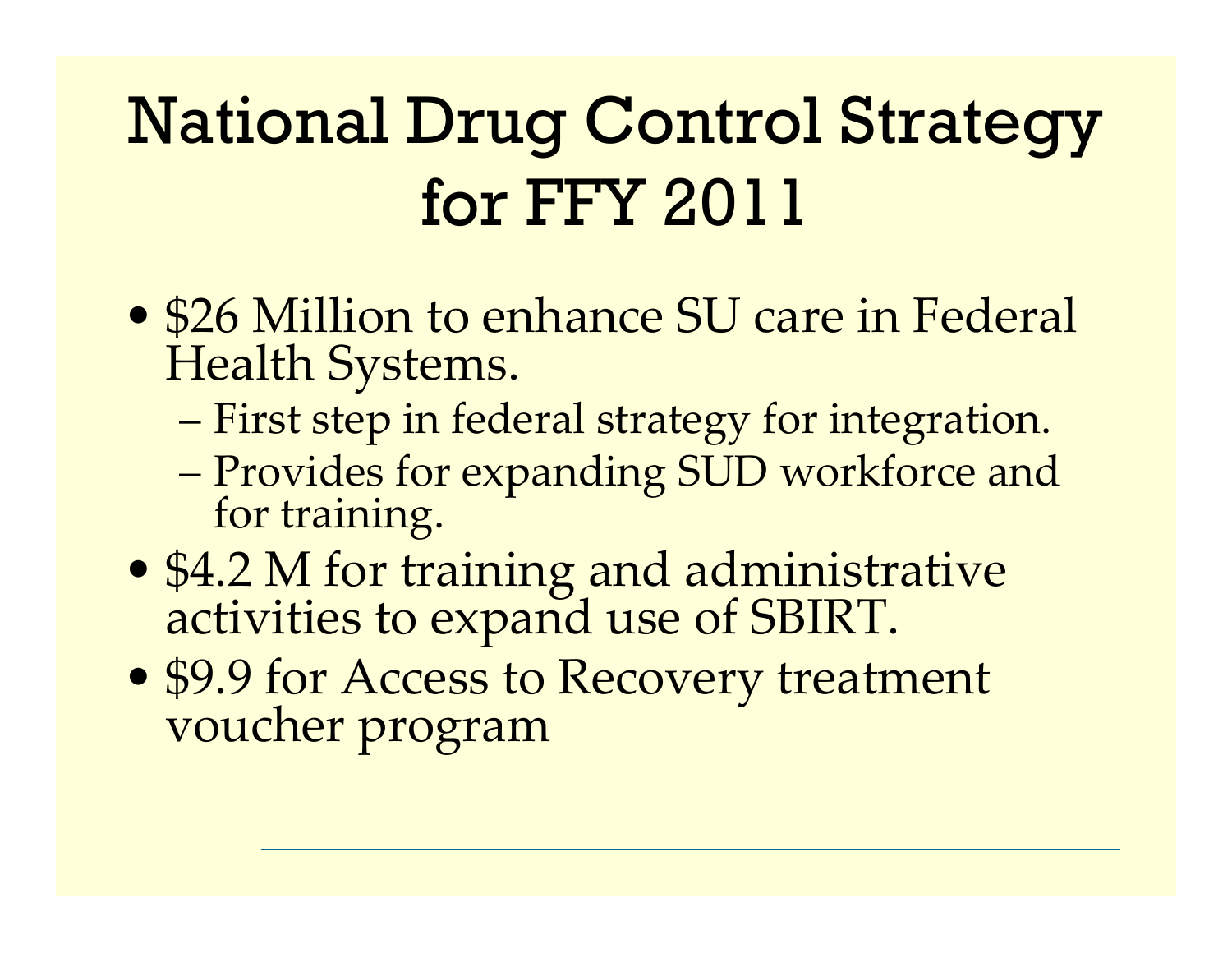# National Drug Control Strategy for FFY 2011

- \$15 Million for Drug Courts & Offender Reentry Courts
- \$15 Million for "Prevention Prepared Communities"
- \$32.6 Million for data systems to measure local drug use impacts and emerging trends.
	- Performance measurement
	- State grants
- Block Grant remains at prior year level.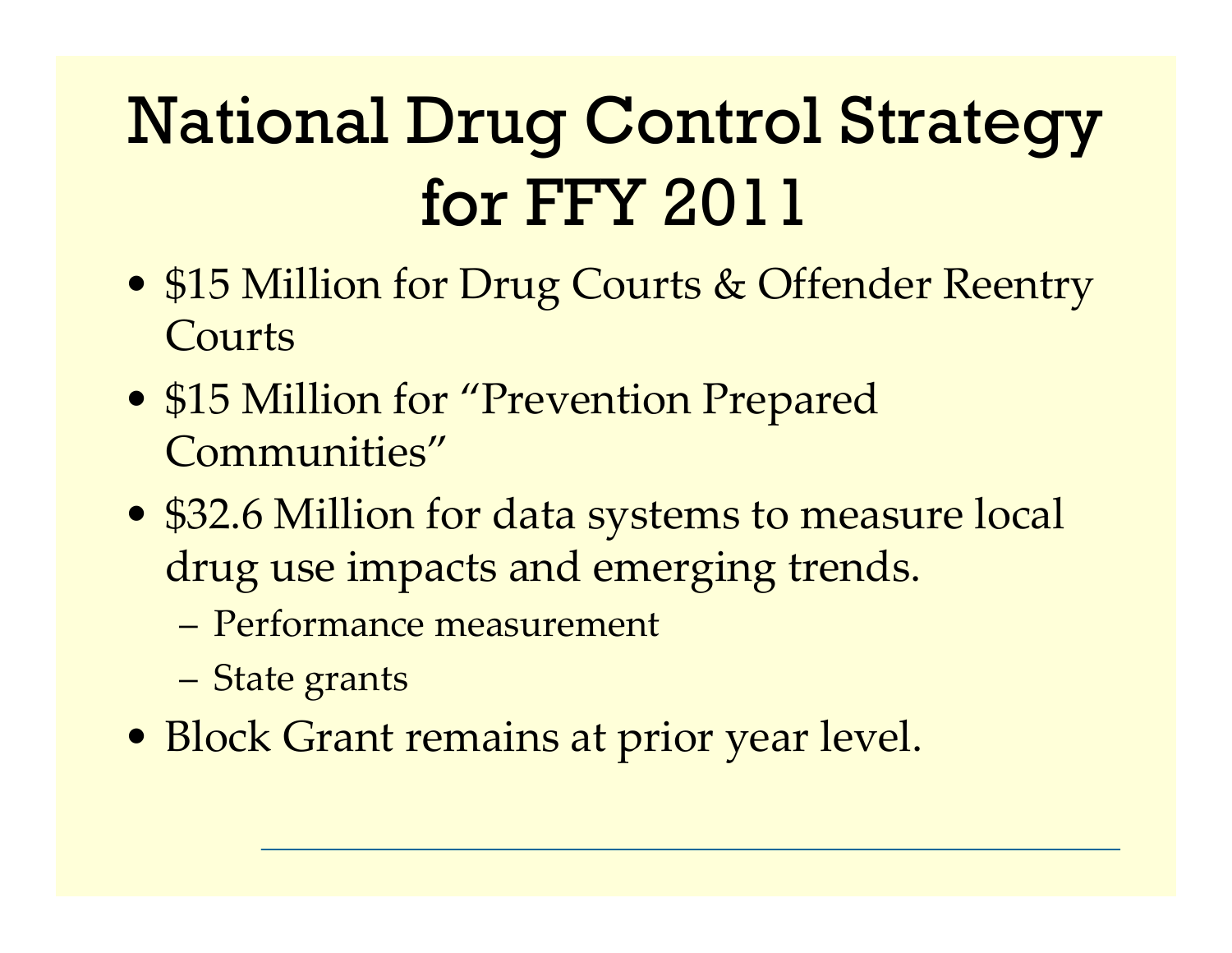### Population Segments in the National Drug Control Strategy

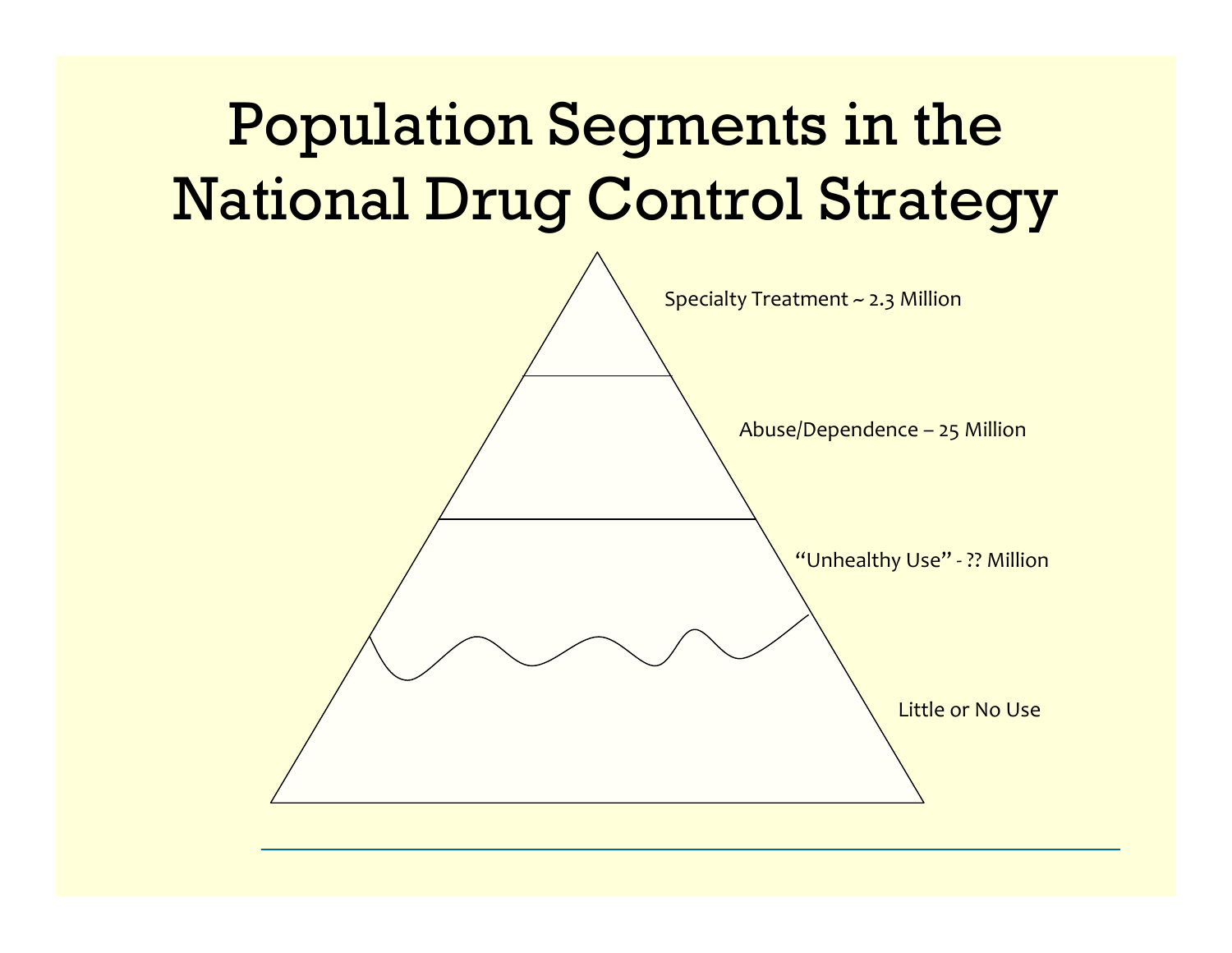# Parity

- Group health plans must provide MH and SU benefits at parity with<br>medical/surgical benefits with respect to<br>financial requirements and treatment<br>limitations.
- Parity is defined with regar<sup>d</sup> to scope of services, medical managemen<sup>t</sup> and financial requirements.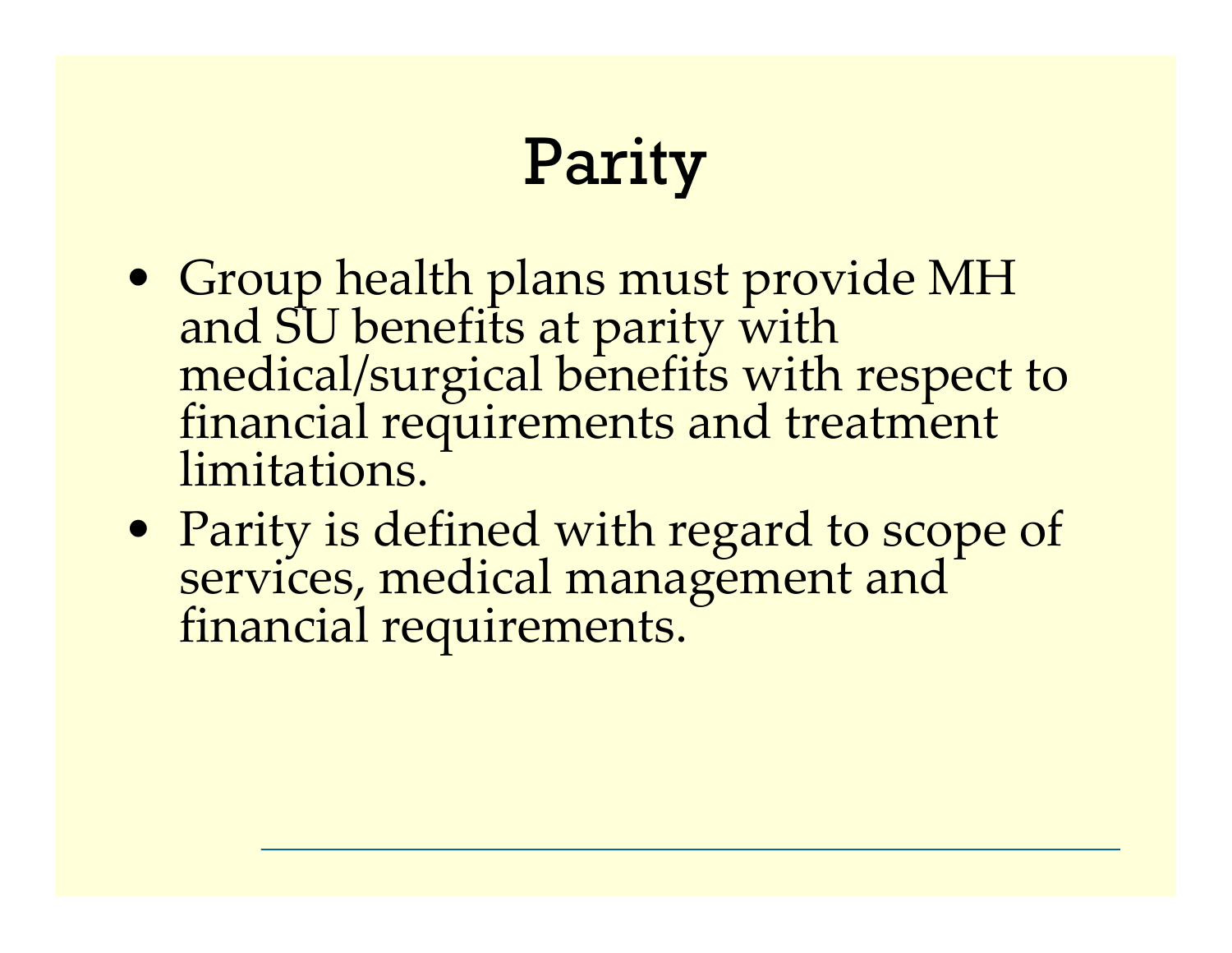# Parity

- Applies to MC managed care plans.
	- Does not pertain to DMC in its present form.
	- **DMC** must be restructured in order to participate in Parity
	- **Example 1 Regulations need to be issued by CMS**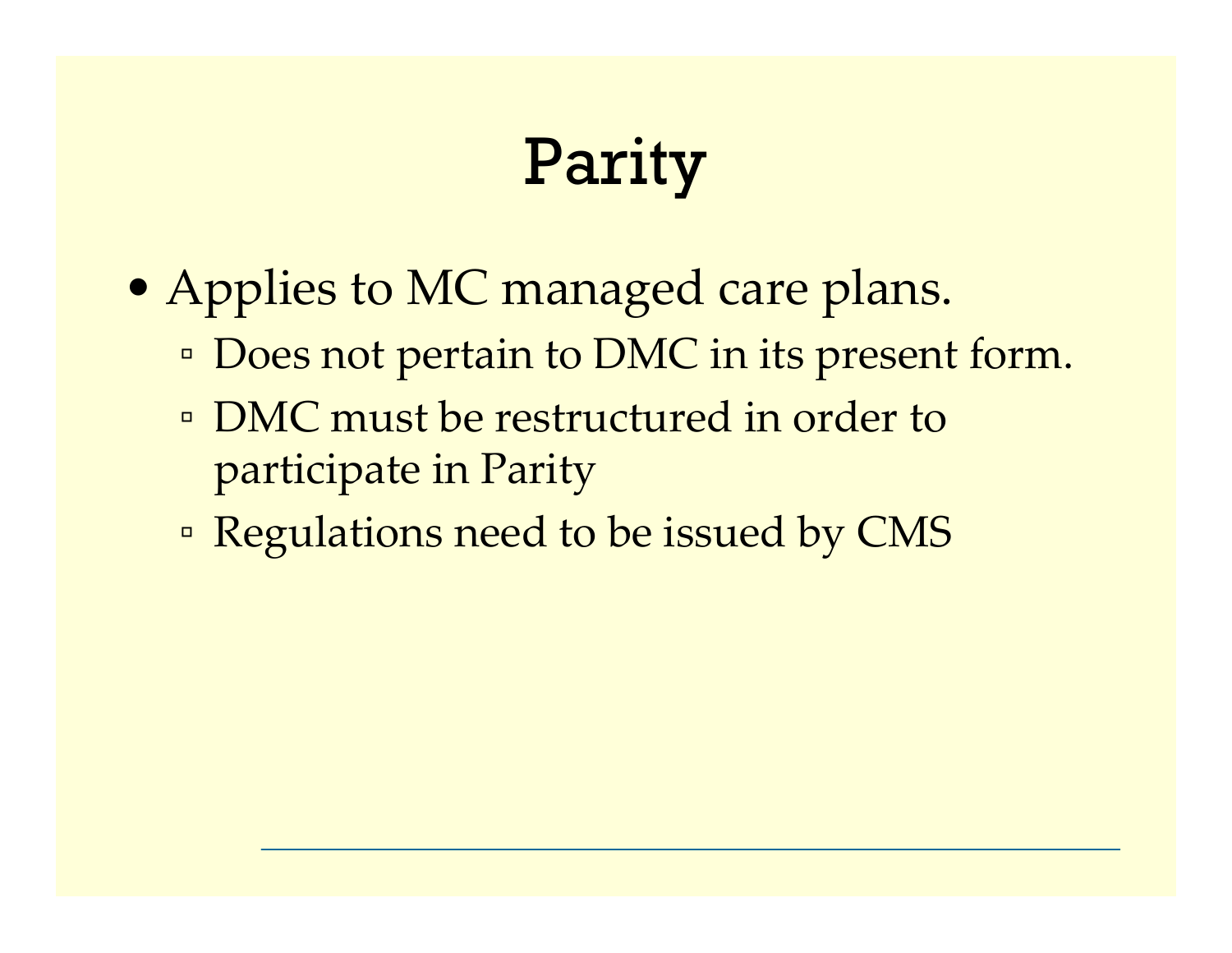### Health Care Reform

- $\bullet$  SUD services <sup>a</sup> "Essential Health Benefit"; a componen<sup>t</sup> of benchmark plans.
- $\bullet$  Coverage Expansion
	- $\Box$  133% FPL = an additional ~ 2,700,000 uninsured persons aged 19 – 64 in California
- • State Option to Provide Health Care Homes for Persons with Chronic Conditions (§2703)
- $\bullet$  SUD staff considered <sup>a</sup> componen<sup>t</sup> of the Health Care Workforce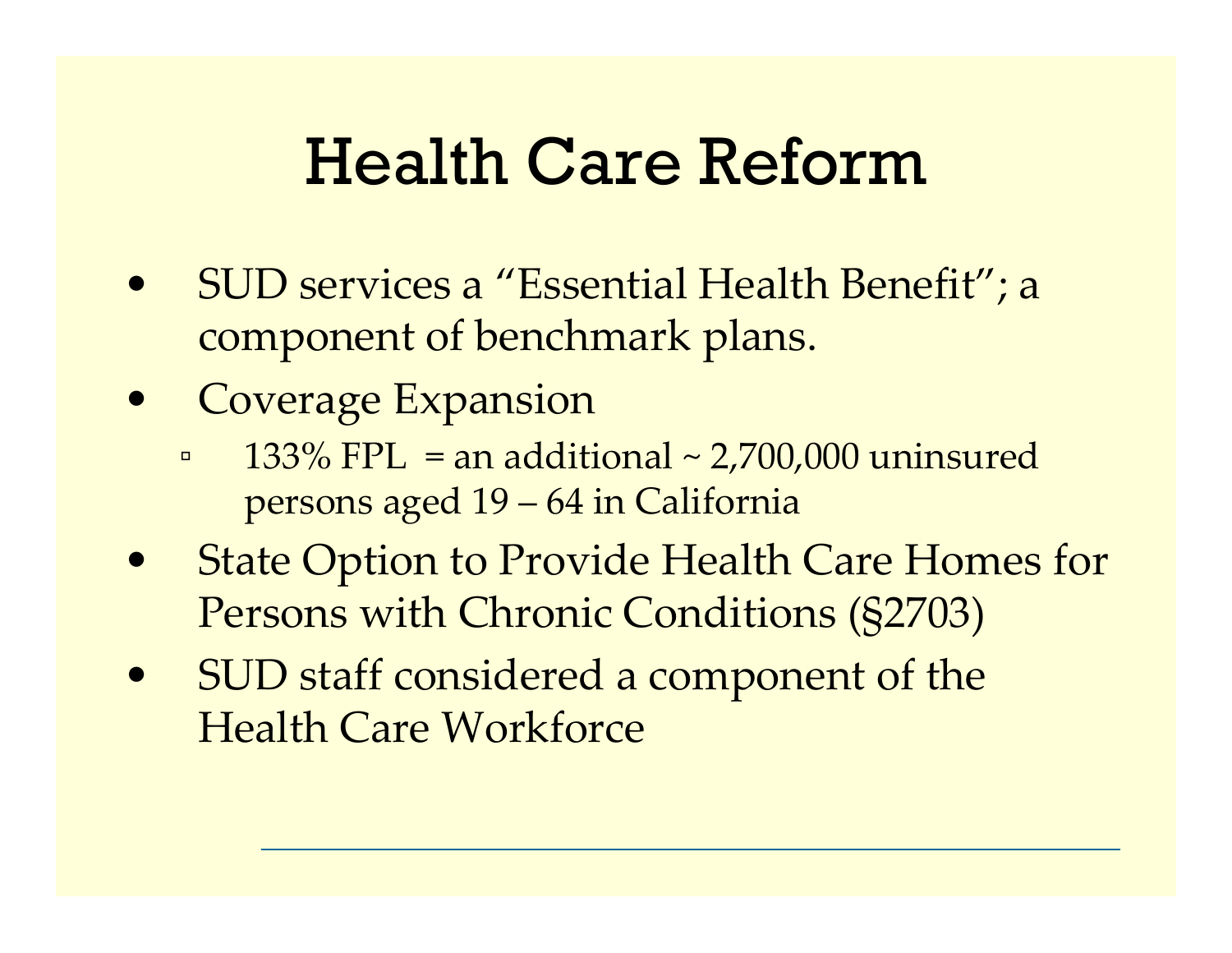## Health Care Reform

- Locus of SUD services moves from community based programs to health system. Payment shifts from Block Grant to insurance – both private and Medicaid.
- SUD treatment in CA does not have <sup>a</sup> medical necessity threshold beyond DSM IV abuse and dependence.
	- Hence the distinction between specialty and 'regular' care has not been clearly delineated in terms of treatment methods or clinical presentation of the client.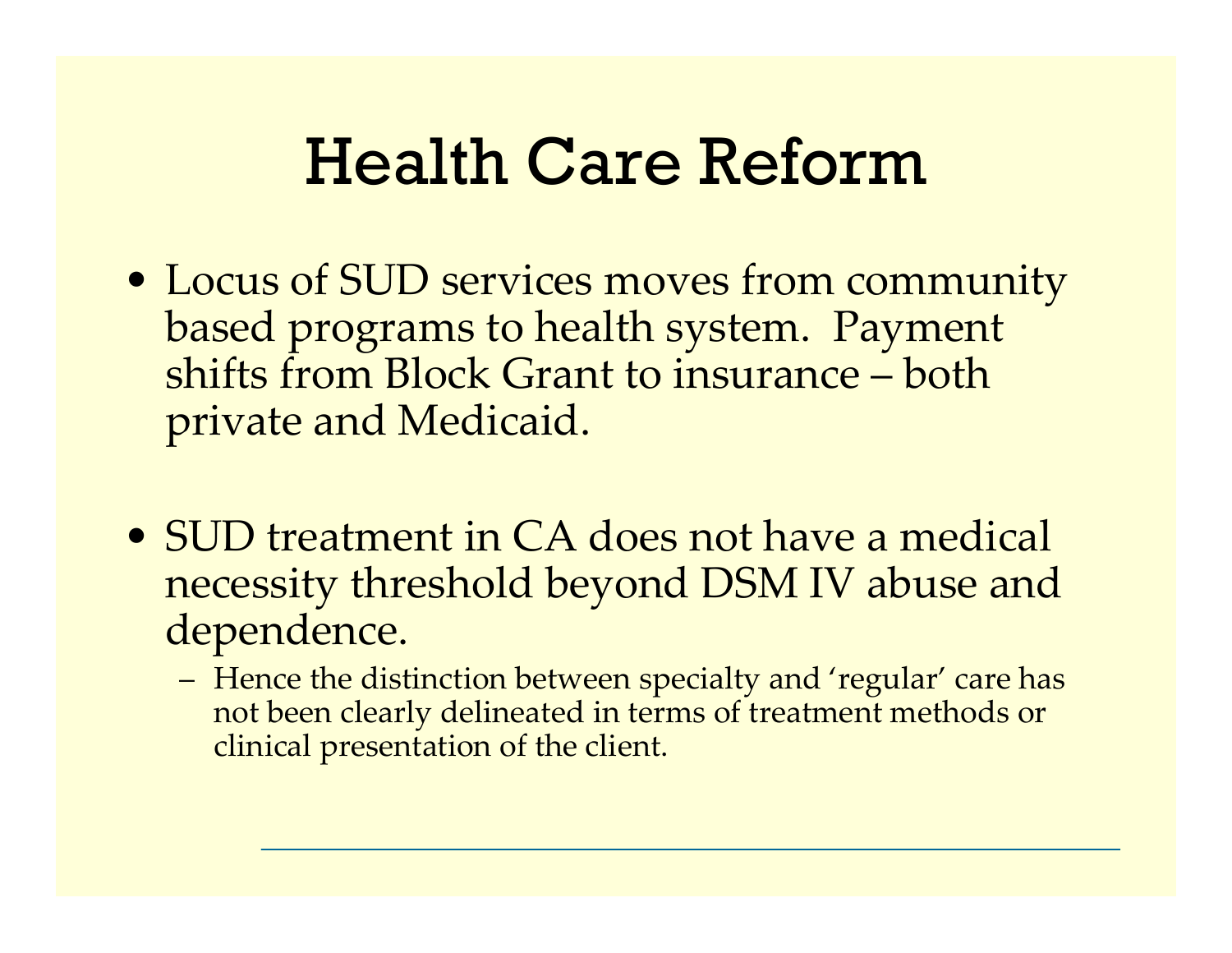# 1115 Waiver

- The waiver will serve as a bridge to health care reform and will serve as a means to test integrated approaches to SUD care.
- County involvement is essential so that the pilots help create models of SUD care for statewide adoption in 2014.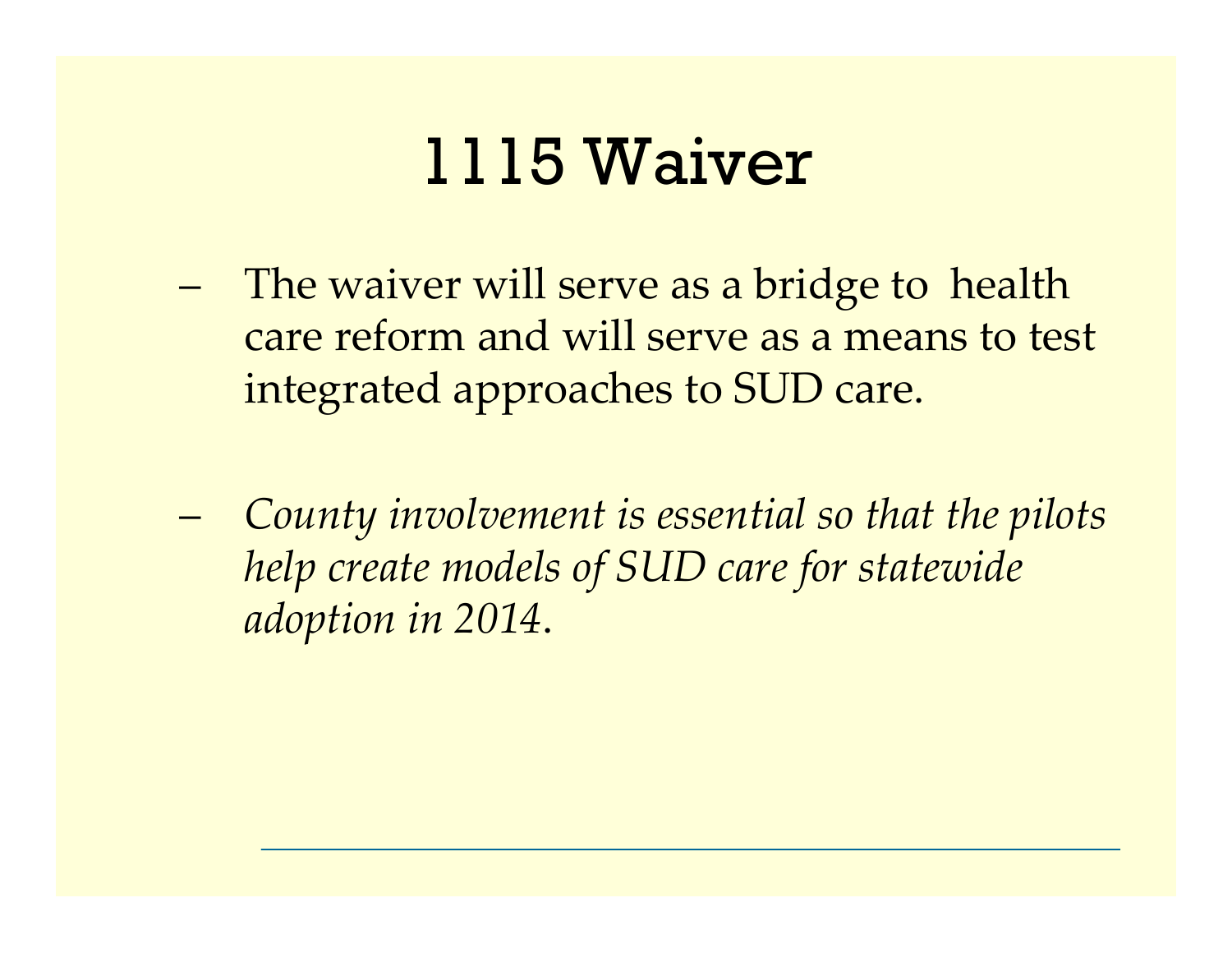# 1115 Waiver

- Broad discretion in the design of BHI pilots.
	- Counties provide match to FFP
	- No risk to state
- The focus is on the Coverage Initiative counties – the current 10 (which include CC) as well as expansion counties.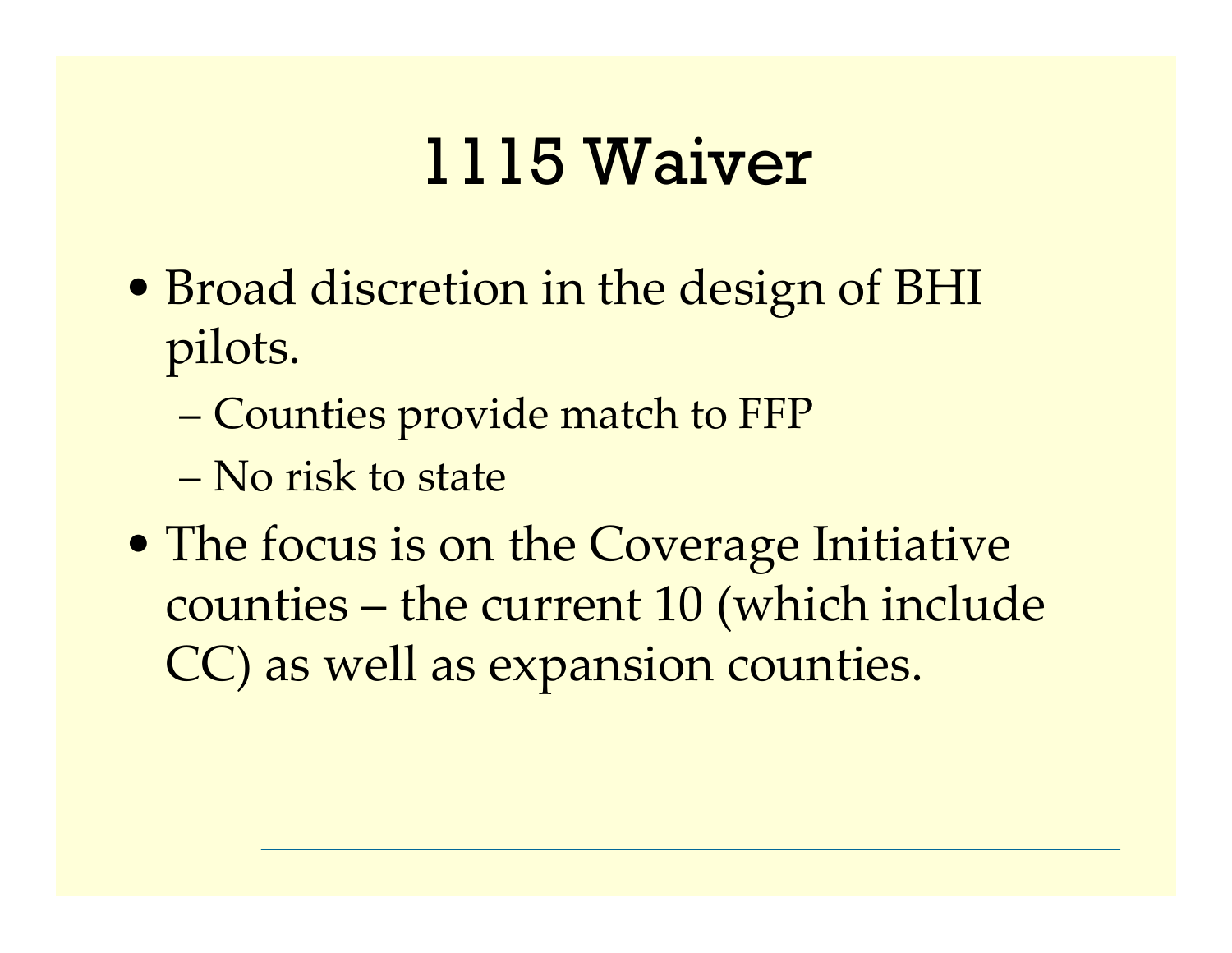# 1115 Waiver

- Importance of waiver
	- Establish a model for a new MC benefits for SUD
	- That is, an organized system of care utilizing some of the HCR administrative, operational and fiscal concepts.
	- Test reimbursement, provider network and administrative approaches.
- If DMC goes away, then integration with coverage initiatives will help develop service and reimbursement models.
	- Help identify options in a carve-in environment.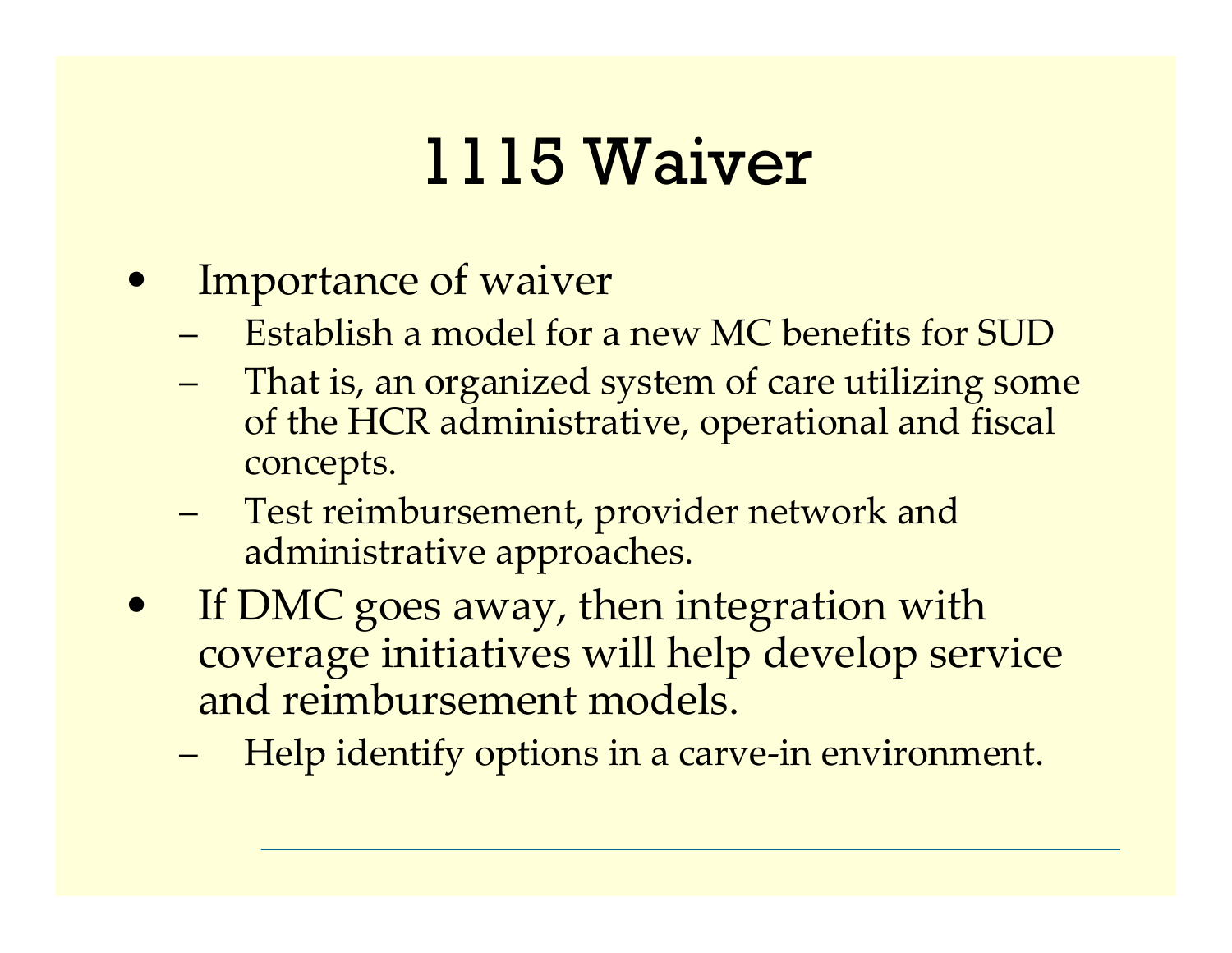### **What about Prevention?**

- Prevention in health care is very different.
	- Smoking cessation
	- Diet & Excercise
	- Self management
	- Also promotion of wellness
- The question will be prevention of What?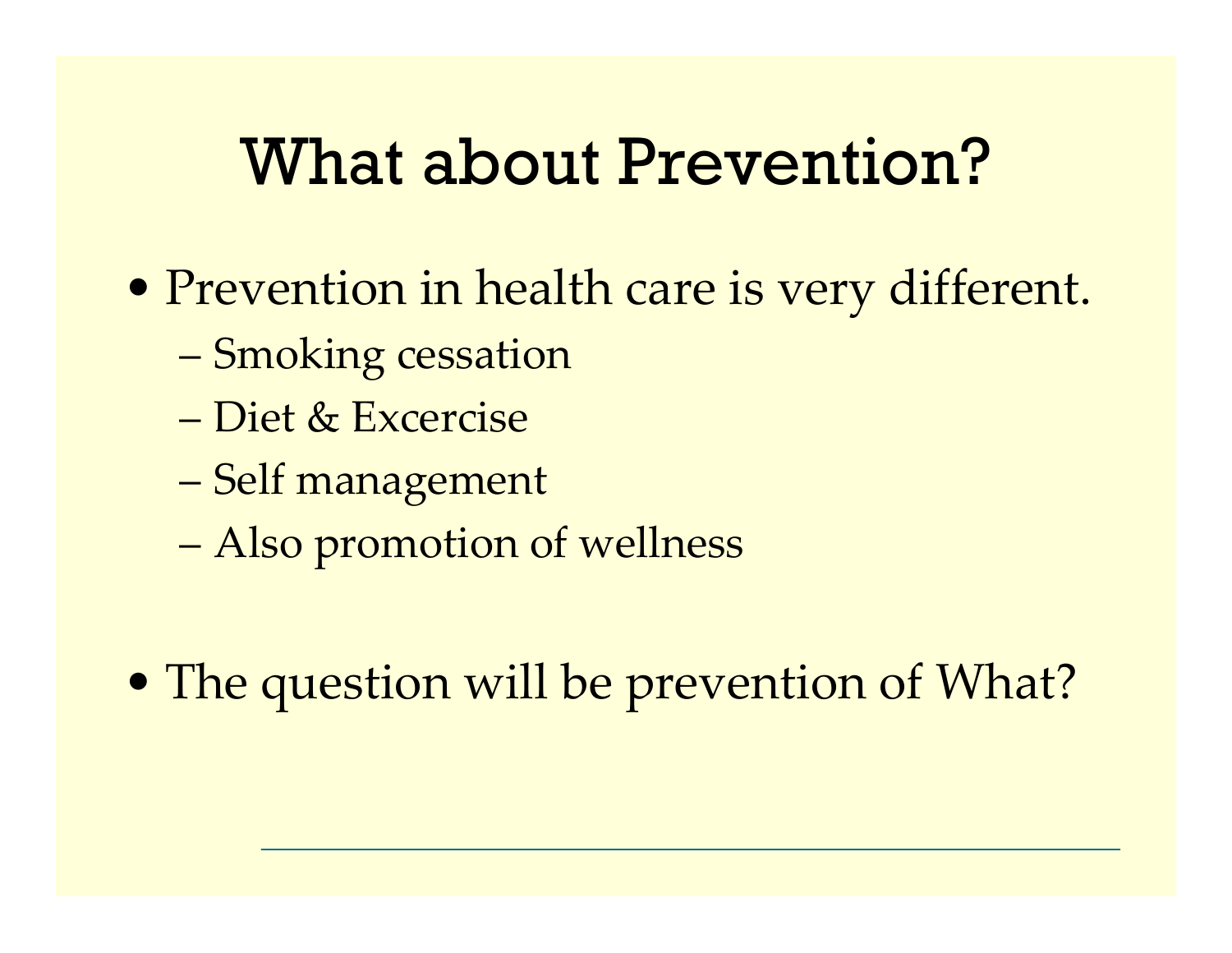### What about Prevention?

- The IOM framework may be the model.
	- Universal More or less what we do now.
		- Coalitions, Education, Environmental
	- Selective Early intervention for high risk subpopulations – children of SUD Tx clients.
	- Indicated Targets individuals exhibiting early signs of SUD – SBIRT, Student Assistance Programs.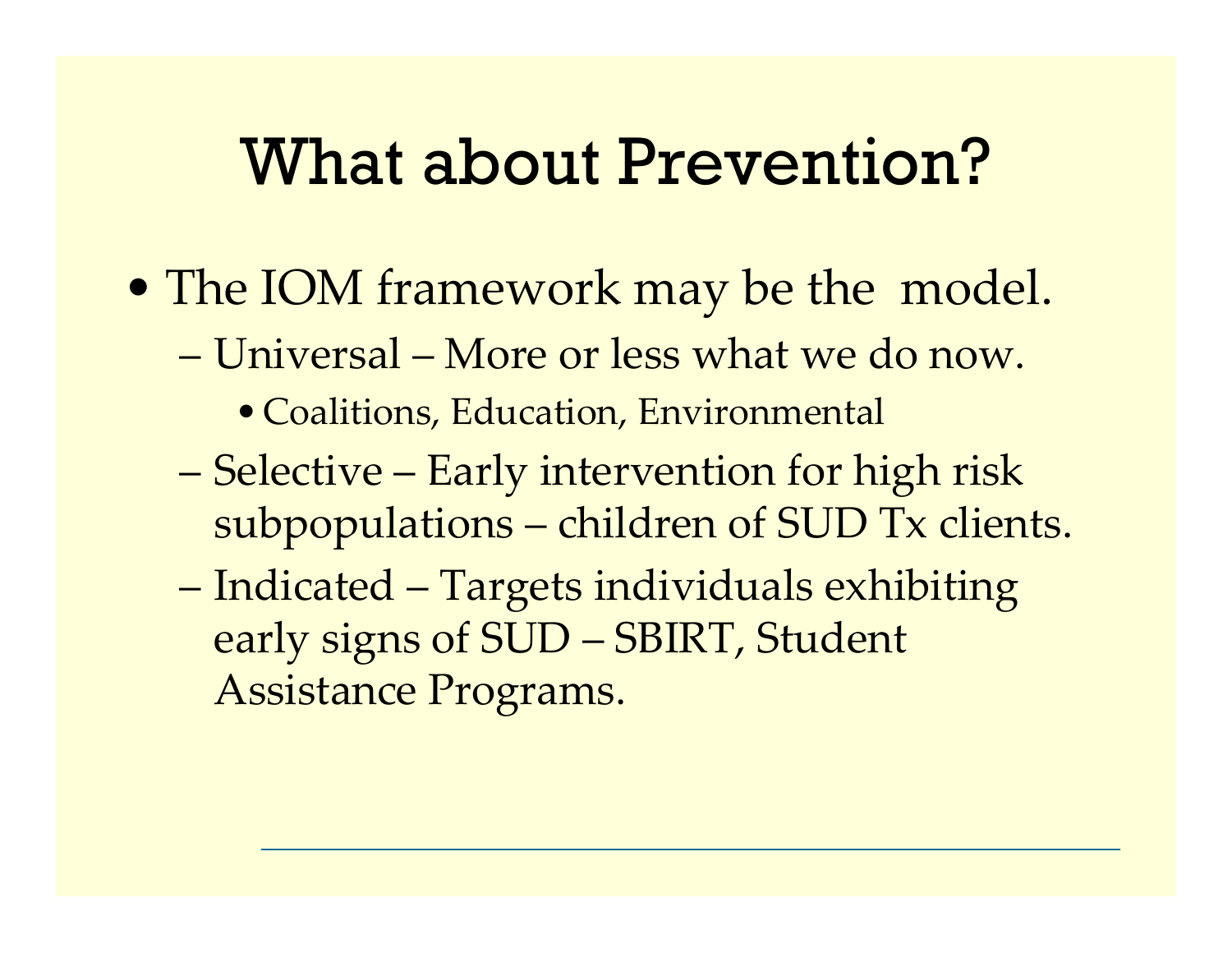# Chaos Theory

- Over the next 5 years, in <sup>a</sup> very fluid environment, how do all these factors come together to make improvements in the field and to further the integration of SUD services into primary care.
- What steps does the field in California take to find its way?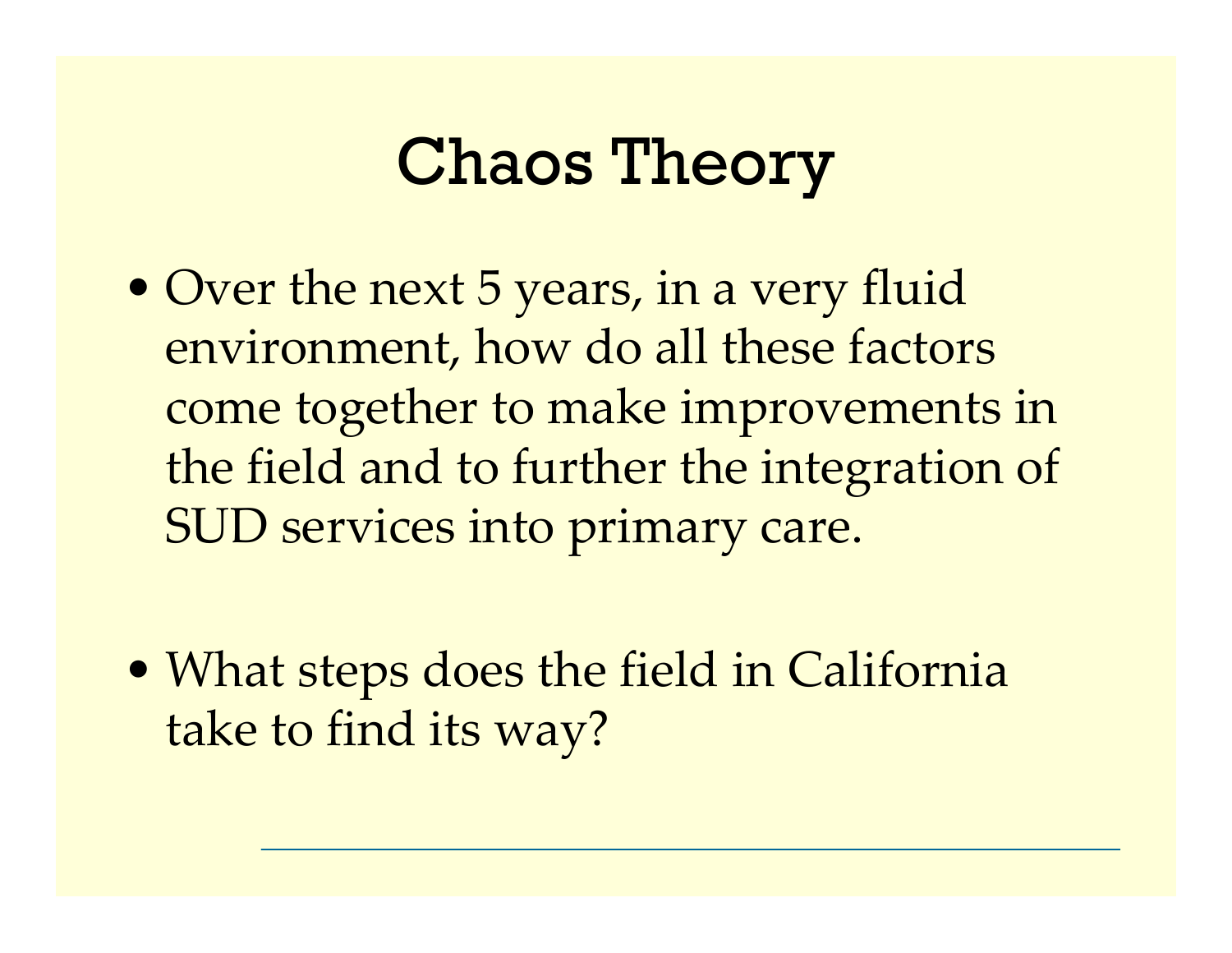#### A Fluid Environment

- SUD services will become <sup>a</sup> par<sup>t</sup> of primary healthcare.
- Not all SUD services will be provided in a primary care setting. Not all SUD caseloads will be served (entirely) in <sup>a</sup> primary care setting. These will define the SUD specialty.
- There are separate tracks in HCR for private and public sectors – private insurance vs. Medicaid.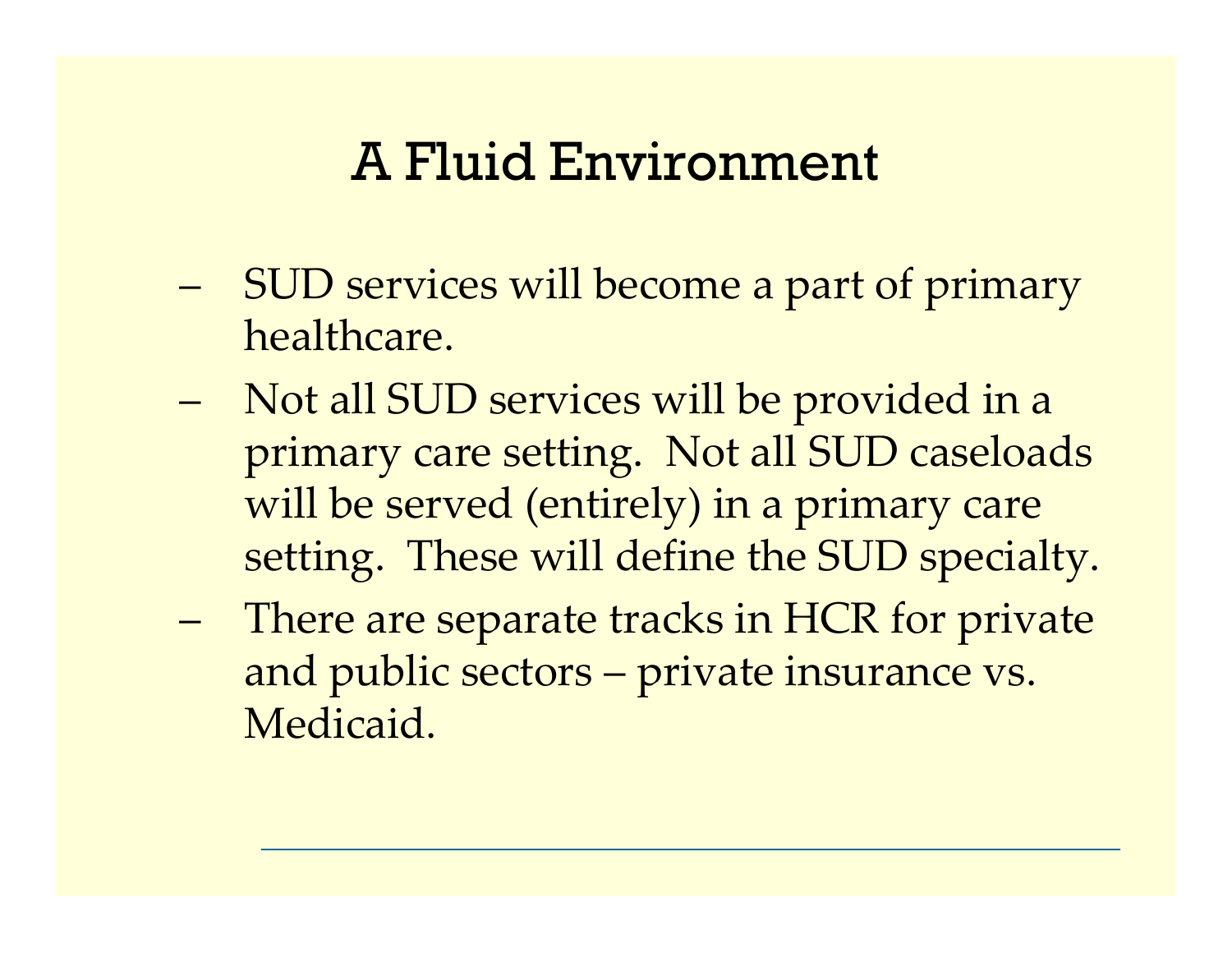# A Fluid Environment

The growth in financing is likely to focus on the private sector and in the healthcare rather than the<br>SUD arena.

- and the state of the state The first step will be an increase in SBIRT related funding for FQHC's.
- and the state of the state As Medicaid eligibility expands in <sup>2014</sup> to single adults with higher income levels, there will be increased opportunities for SUD treatment providers.
- – Private sector expansion may or may involve existing SUD treatment providers. Not all meet insurer standards in terms of accreditation or licensed staff.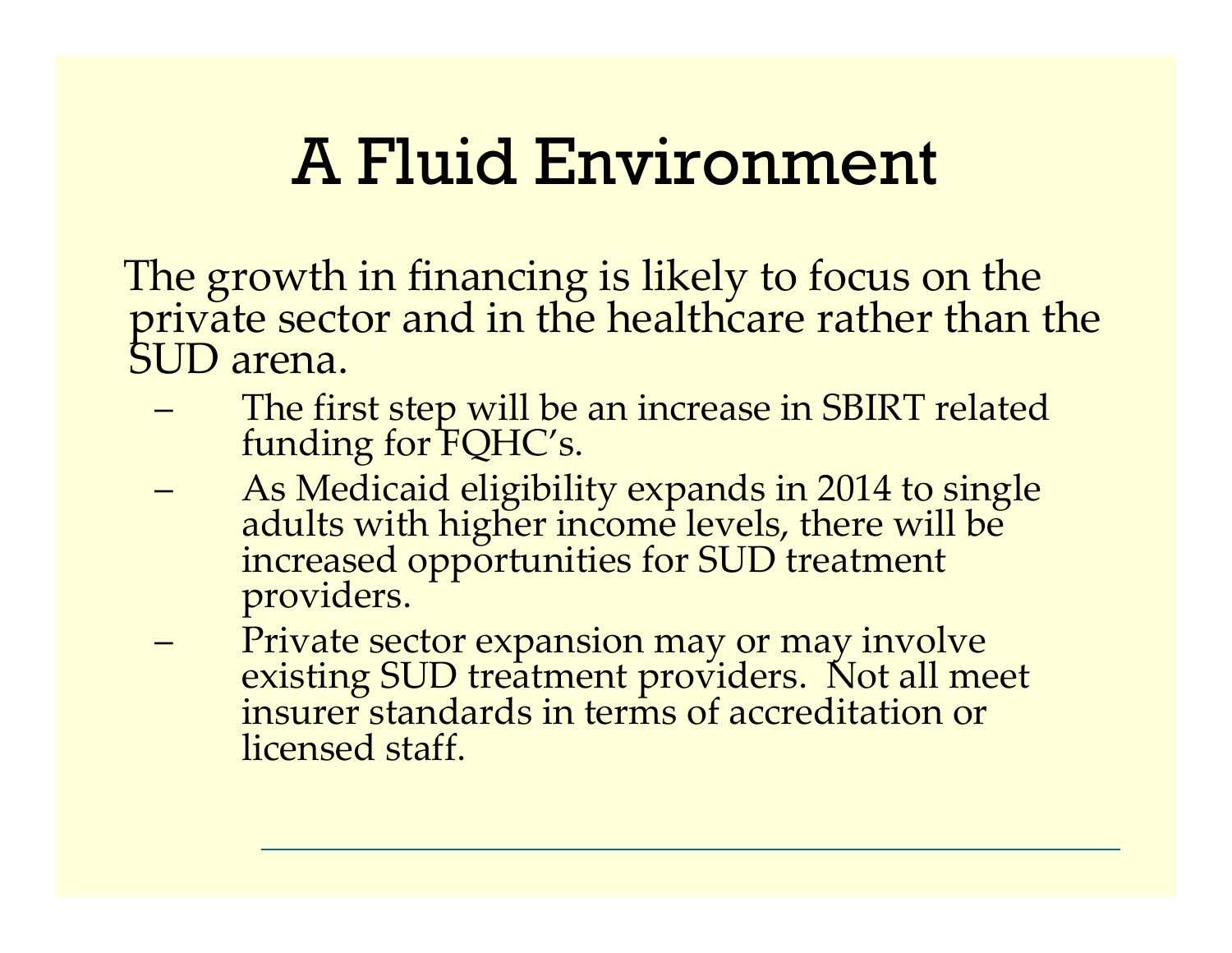### Changing Roles and Relationships

- $\bullet$  HCR will change relationships between county AOD Administrators and providers as networks of specialty care are developed.
- $\bullet$  Small programs and niche providers will need support or will disappear.
	- One of the reasons for contracting with CBO's is to be able to tap into the communities they serve. Communities that<br>might otherwise experience disparities in access or outcomes<br>in the broader system. in the broader system.
- $\bullet$  Role of state vis ‐ à ‐vis counties will change..
	- Audits, client protections, move what remains of SAPTBG.
	- What if Block Grant moves to HRSA and funds are provided<br>directly to programs like in the FQHC system?
	- Primary funder may be CCHP and not ADP.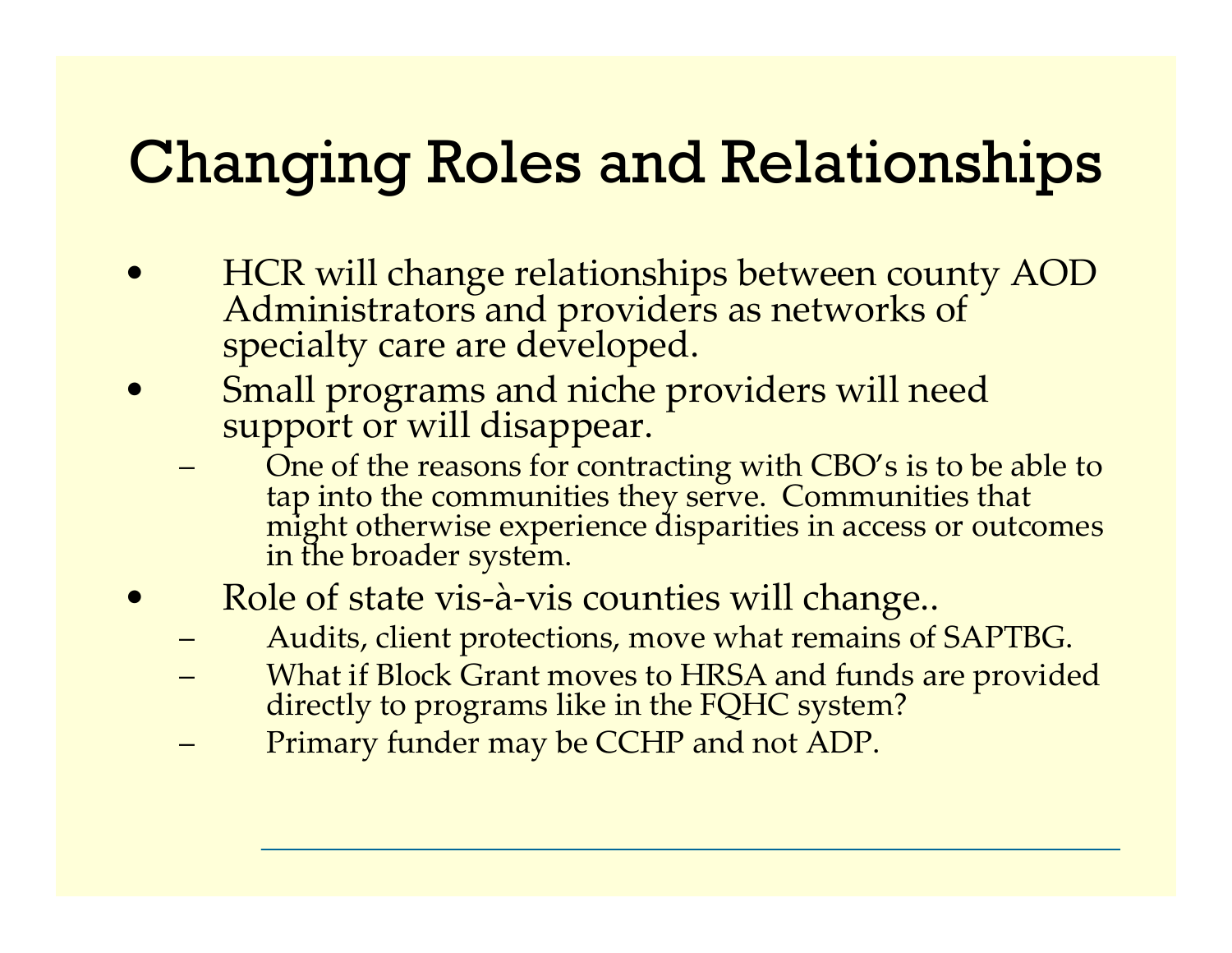# Laying the Groundwork

- AODS working to engage and develop relationships with the local health care system
	- County health system
		- The 1115 Waiver may be the first step FOHC's
		- Also HSD and La Clinica de la Raza
	- Medi-Cal managed care plans
		- **CCHP and Anthem Blue Cross**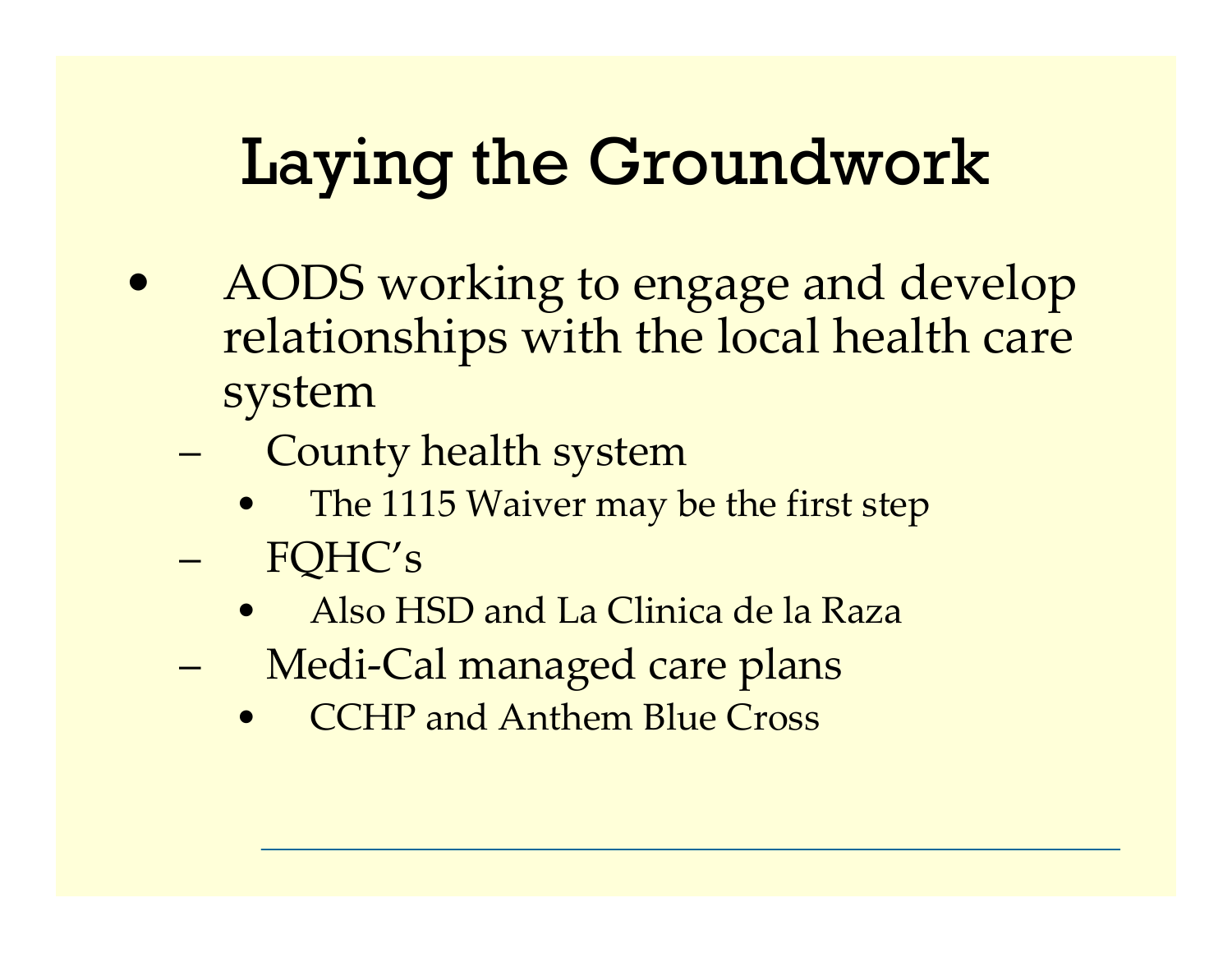### Laying the Groundwork

- Stay informed on HCR developments
- –Learn about the local health care system(s)
	- $\bullet$ How many covered lives?
	- $\bullet$ Visits per year in general and specialty care
	- $\bullet$ PMPM costs
	- $\bullet$ What are BH benefits?
	- $\bullet$  What are the requirements for provider participation? Who are BH providers?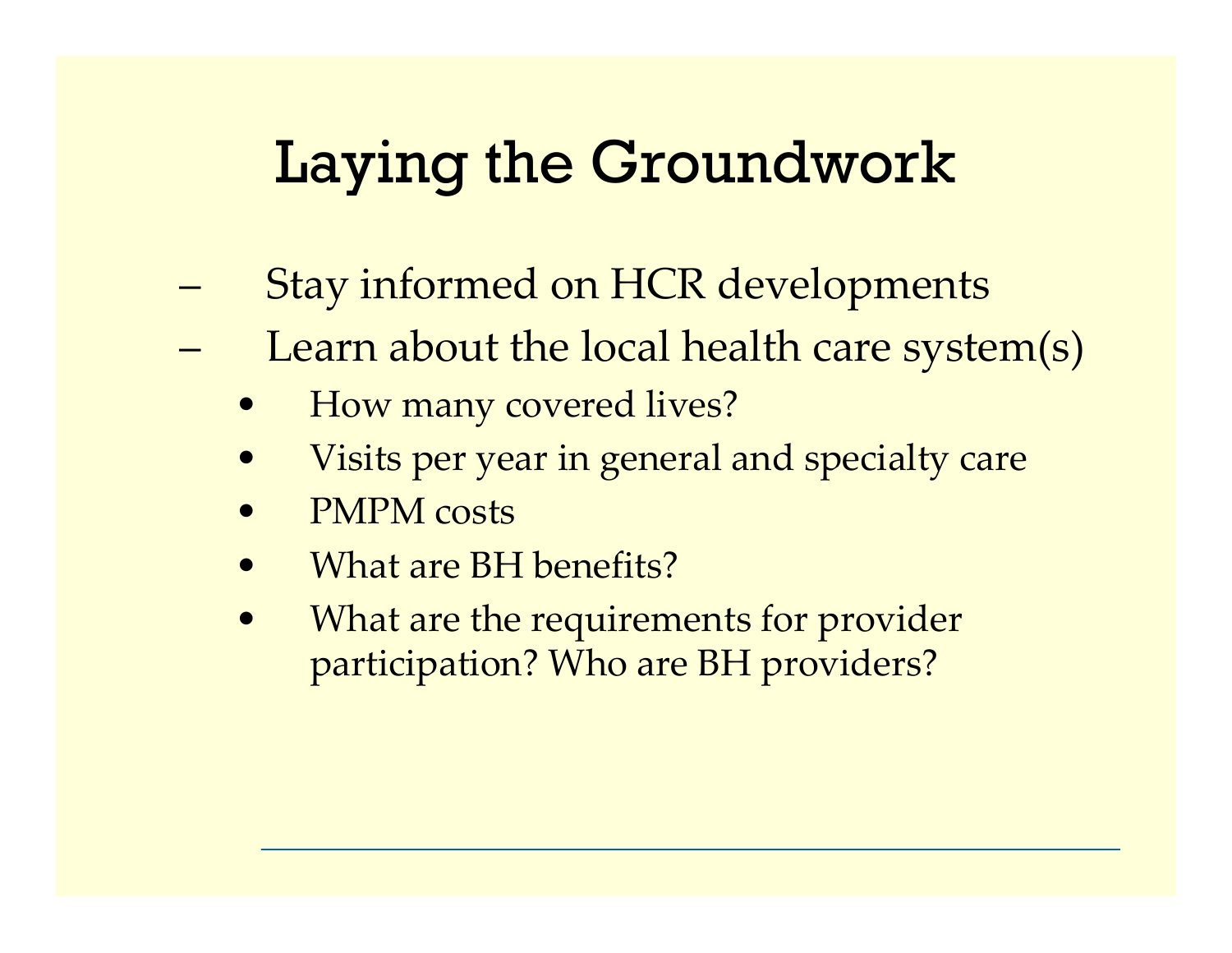# Laying the Groundwork

Study capacity building needs in your agency.

- Organizational (e.g., develop <sup>a</sup> strategic plan for HCR; develop Medi ‐Cal claiming capacity)
- –Adoption of Evidence Based Practices
- Information Technology
- Workforce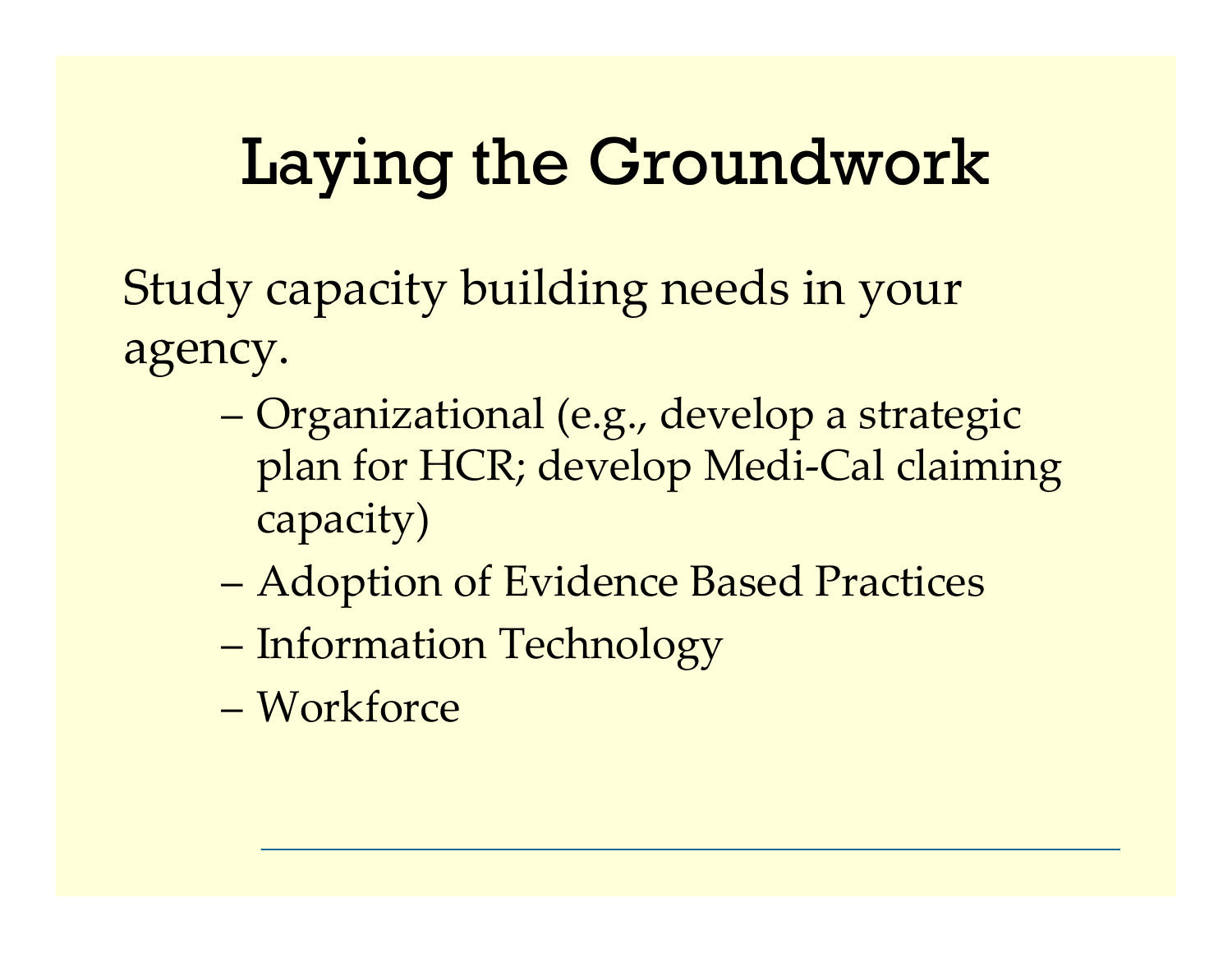### Readiness Assessment - Providers

- •Are providers informed about HCR and models for primary care/behavioral health care integration
- Providers are generally ready, willing and able to move in a new direction. Are providers willing to serve non ‐traditional SUD populations (e.g., heavy users without an abuse/dependence diagnosis) or work towards outcomes other than sobriety?
- How many are DMC certified?
- How many licensed staff?
- Do providers have <sup>a</sup> medical director, medical consultant, or psychiatric support?
- Are any accredited e.g., CARF, JCAHO?
- Anyone doing insurance billing?
- Adoption of EBP's ?
- Any NIATx or COSSR participants?
- Do any have internal data systems for capturing practice based evidence?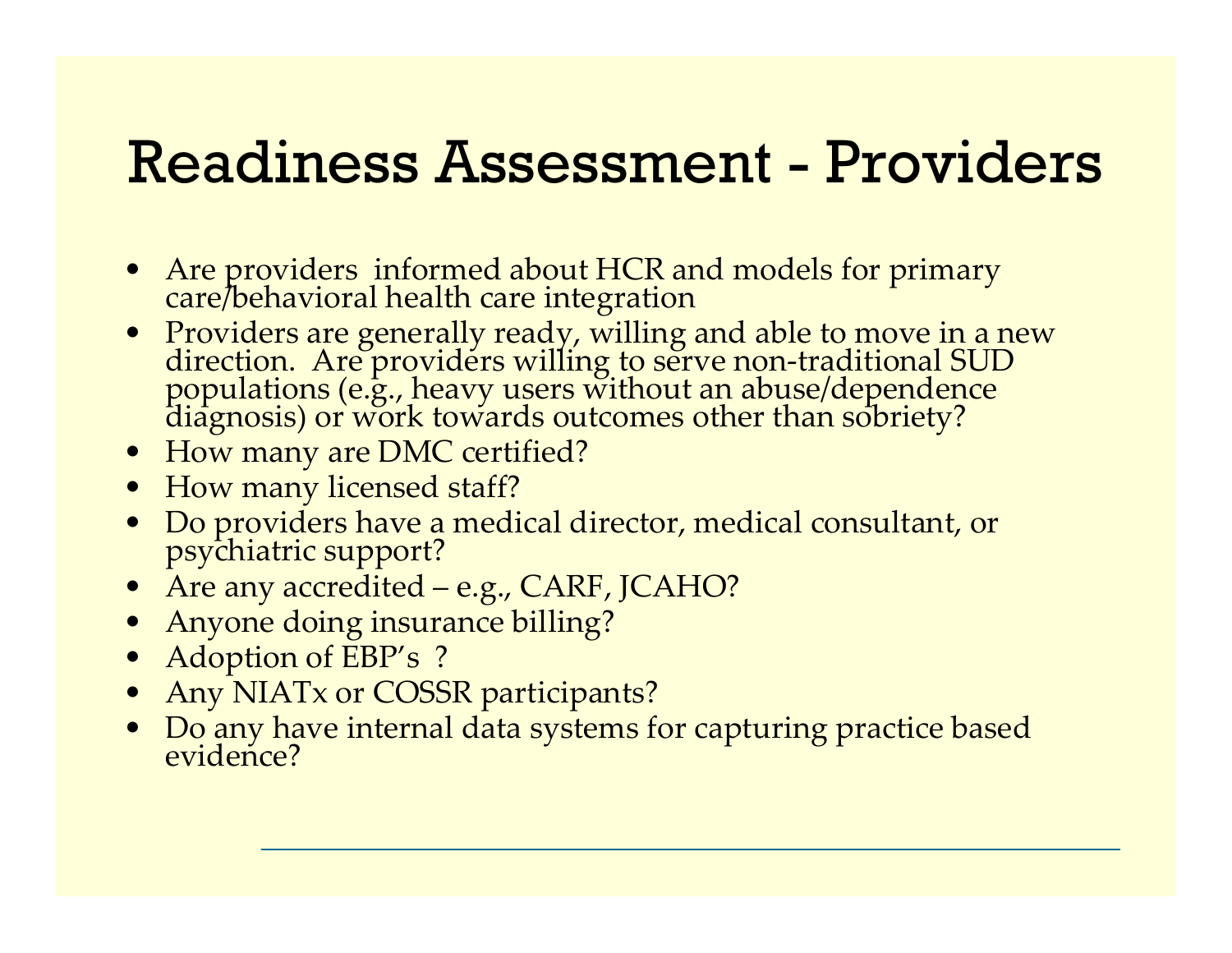- Get providers DMC certified
	- – Only half of California's ODF providers are certified. Only 33% actually bill DMC.
	- Work with AODS on DMC application process
- Investigate integration opportunities with county health system.
	- Outstation SUD consultants in PC settings
	- Outstation PC providers in SUD programs
- Exert greater control over provider network.
	- Prioritize referrals from health system.
	- Establish <sup>a</sup> single point of entry and care coordination for primary care referrals (and others).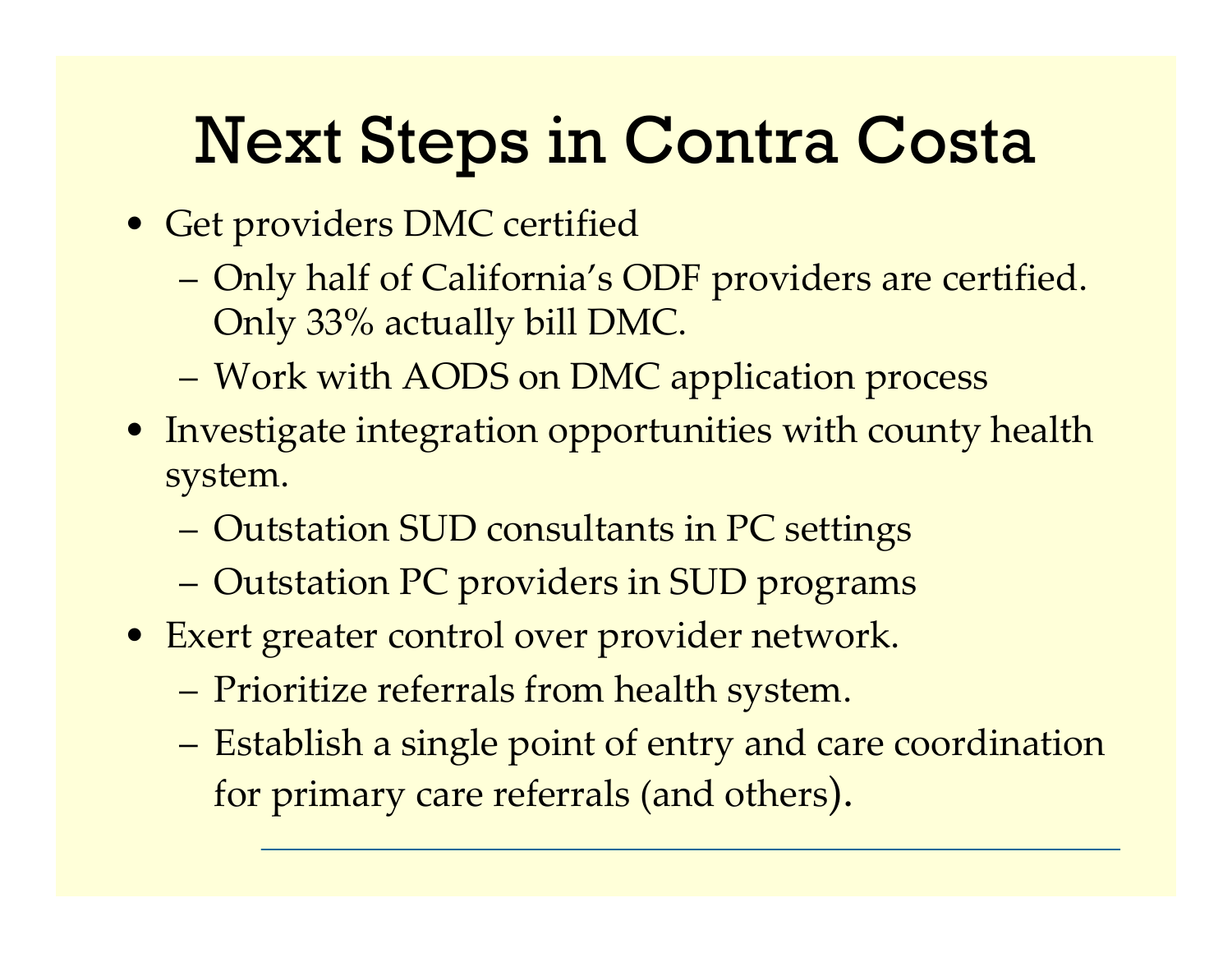- Identify providers of services to clients for non ‐ SMI patients.
	- – Behavioral health concerns in primary care are not restricted to the SMI populations.
- • Engage Medi ‐Cal Managed Care Plan
	- – What data/studies would you want to provide them with by way of introducing the subject to them?
	- –Analyze number and costs of common clients.
	- –Would they entertain <sup>a</sup> proposal for SUD services?
	- – What sort of data would they want to document the business case for reimbursing SUD services within current capitation?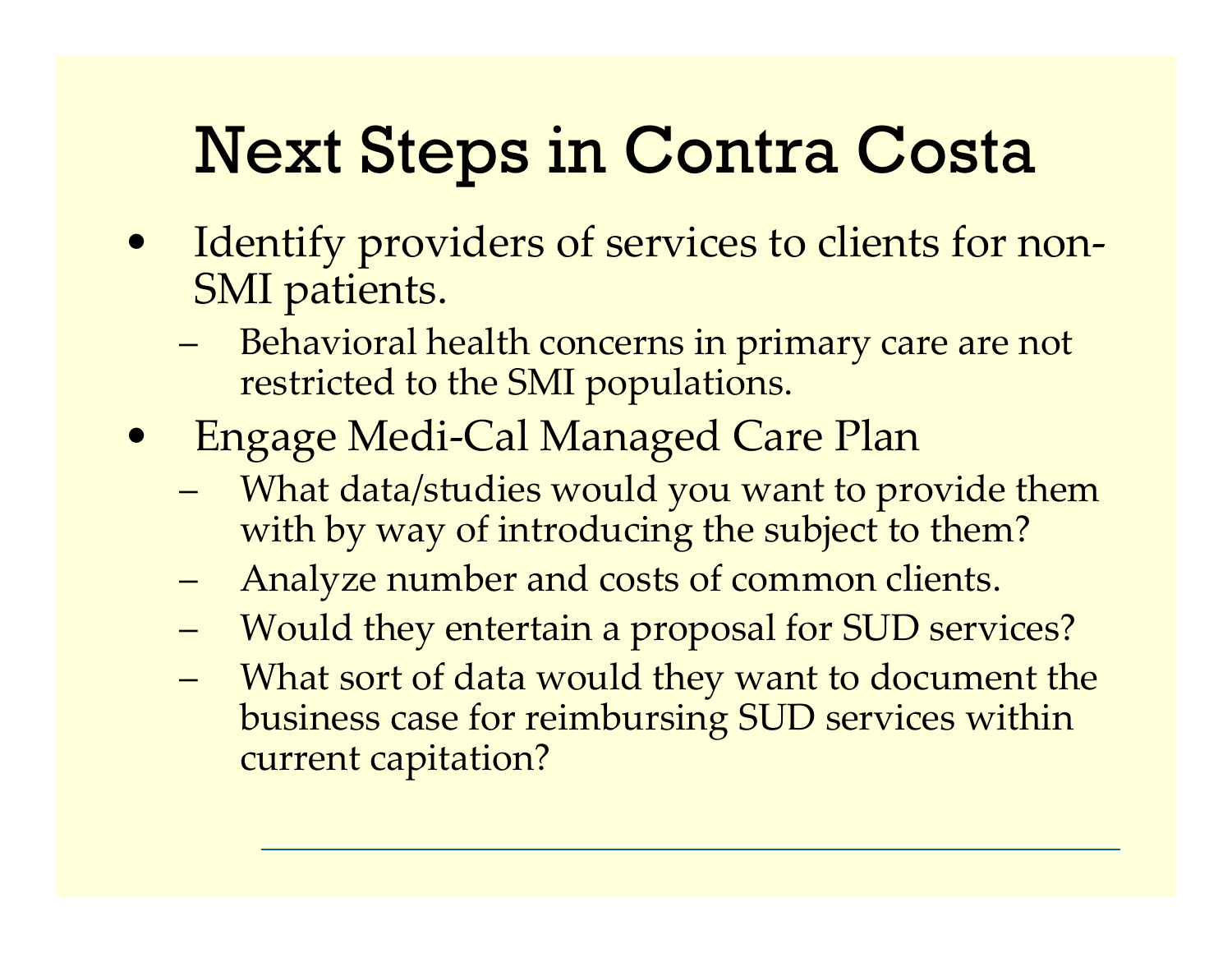- Database match with MH, SUD and health system clients.
	- If able to identify common clients, study health care costs and utilization patterns pre ‐ and pos<sup>t</sup> ‐ treatment.
- Capacity Building System
	- Develop an County AOD strategic plan for HCR.
	- Collaborate with MH to develop <sup>a</sup> joint strategy for behavioral health/primary care integration.
	- Hire medical director/consultant.
	- As County AOD system migrates to EHR, ensure that EHR has capacity to manage key HCR functions (e.g., track third party billings and treatment authorizations, link to MH and primary care EHR's, track costs and outcomes for selected groups of clients, capacity to link contract provider EHR with County health system EHR).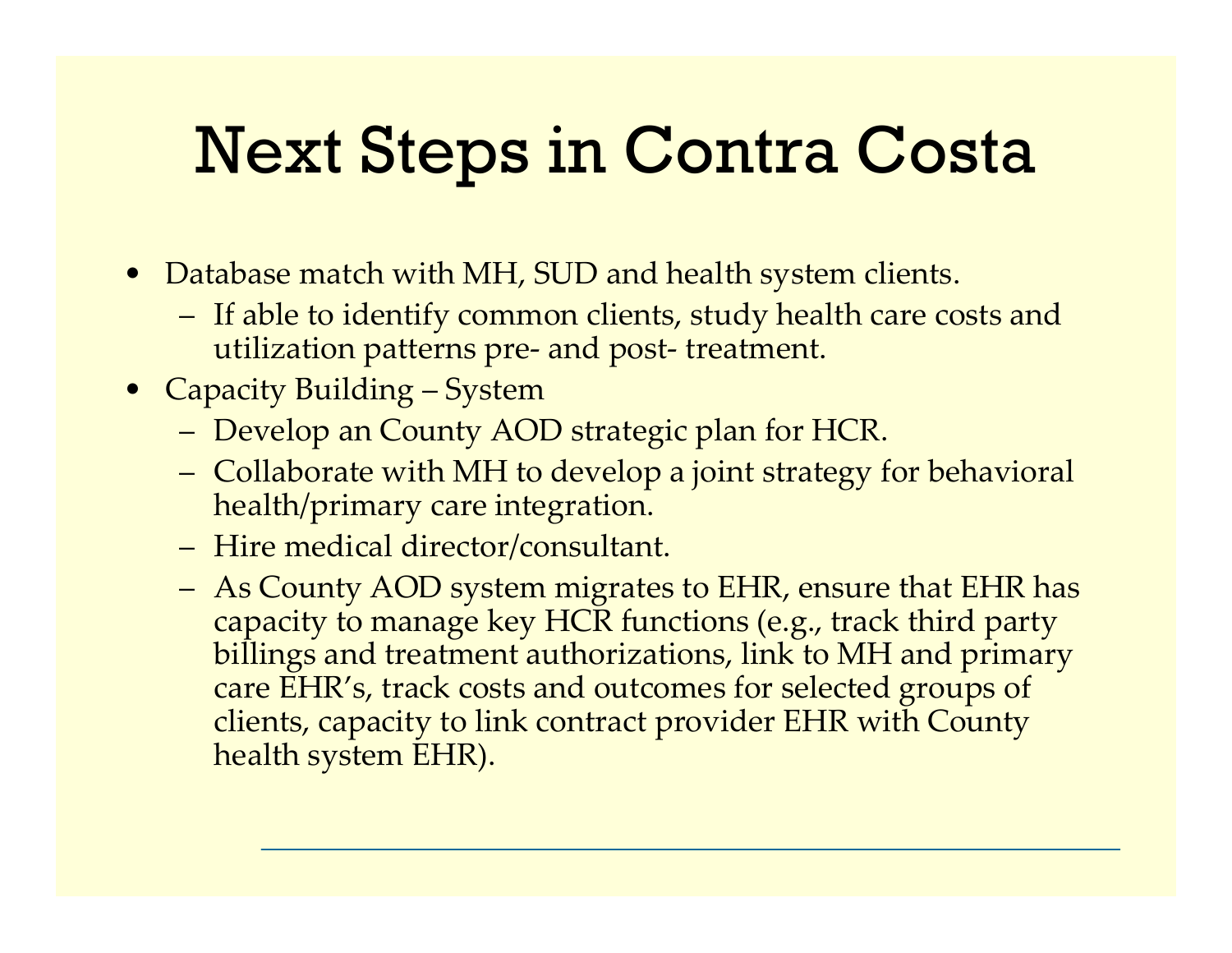- Capacity Building Programs
	- – Build or buy? – Invest in current providers or find new ones?
	- Investigate insurance plan provider requirements.
	- CARF/JCAHO accreditation.
	- – Incorporate fiscal, clinical and other performance measures into provider contracts.
	- Facilitate mergers of local non ‐profits in order to maintain niche services and to build/maintain infrastructure needed to handle sophisticated HCR business requirements.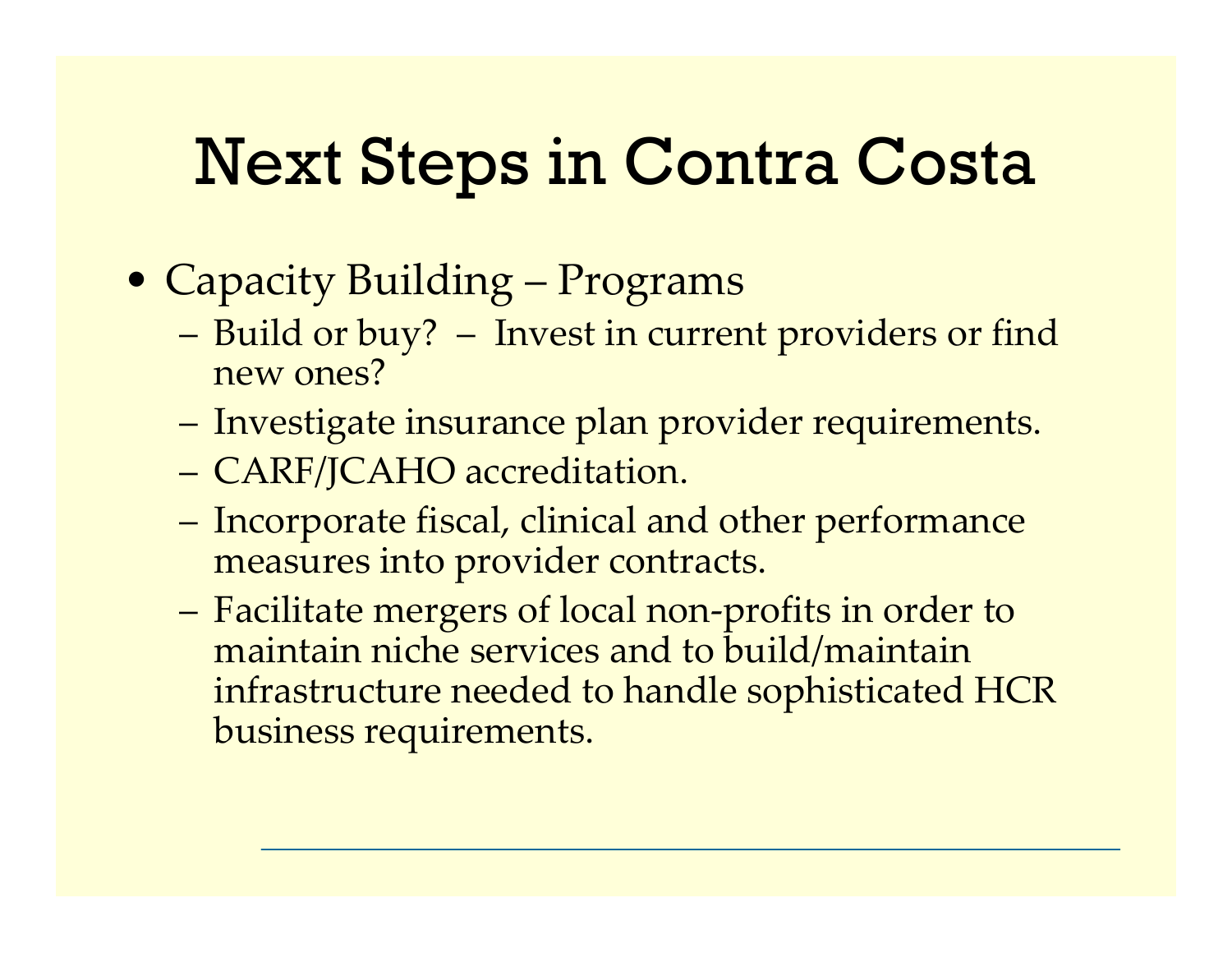- Capacity Building Workforce
	- Build or buy?
	- – Establish/revise County and provider staff minimum qualifications and pay scales to suppor<sup>t</sup> more licensed/degreed staff. Use contracting process to help build capacity in provider network.
	- Conduct training for staff in primary care integration EBP's (e.g., SBIRT) and primary care system navigation.